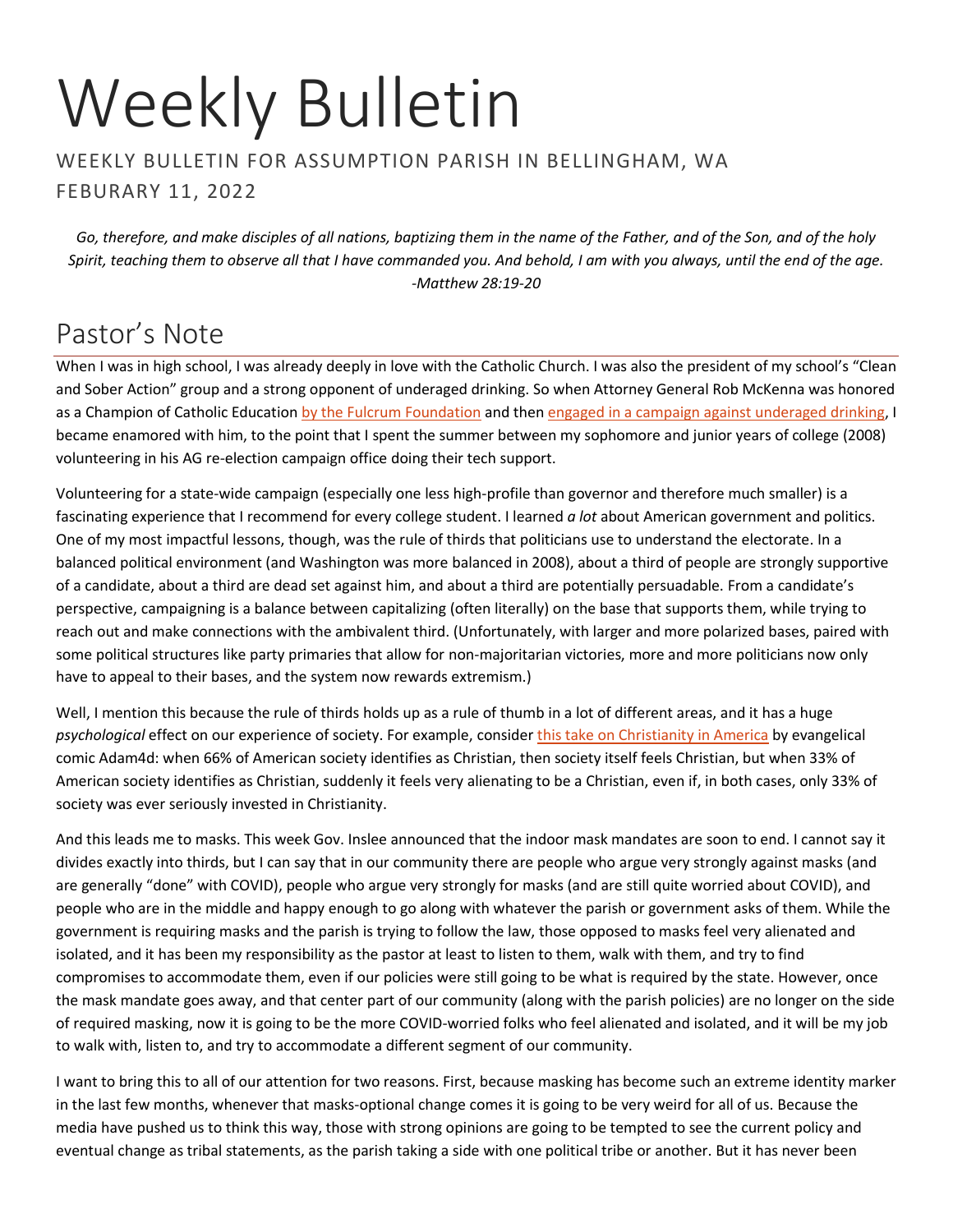about that. For the duration of this pandemic, all of our parish policies have been oriented towards trying to be a good-faith participant in an overall society, doing whatever that society deems necessary to protect the most vulnerable among us.

Second, this seems an appropriate time for all of us to reflect on what it means to be a minority or majority in a democracy, since who is in the minority and who is in the majority is soon to flip in an obvious way on a specific issue. This upcoming experience can teach us good lessons about our democratic political attitudes in general. For example, if we are usually in the majority, have we chosen to hide behind our power, only engaging with those who agree with us? Or have we at least tried to converse with those who disagree with us, looking, where possible, for compromises that would allow more people to feel like they can participate and make a positive contribution? And when we are in the minority, do we retreat, isolate, and refuse to find any possible way to participate? Do we delegitimize the majority? Do we bide our time until we take power? Or do we try to make the best and most productive use of our situation, looking for compromises where they can be found? When we go from minority to majority, do we then seek vengeance and retribution, swinging the pendulum as far to our side as possible, or do we try to act toward others in the way that we would have liked to have been treated when we were out of power?

Our Church has always and will always contain divisions. To preach unity in the Body of Christ would ring hollow if we did not recognize that reality. There will always be different thirds, in the worldwide Church and in our local parish. But how we treat each other in those divisions, how we deal with each other as our thirds shift and change, how we seek unity even in diversity, is the mark by which we can measure our adherence to Christ.

May the Lord bless you always,

F. Moore

## Archdiocesan News

### Catholic Real Estate Initiative

O'Dea High School is in contract to purchase the field at St. Paul Parish, Seattle. Read the news release [here.](https://seattlearch.app.box.com/s/1gm3s4p2ruh5th7mfdgodvlmogc1cc5o) This is part of a larger initiative by the Archdiocese to identify underused land and find a ministerial purpose for it.

### WSCC Advocacy Newsletter

The State Legislature is in session through March 10. Read the latest WSCC Catholic Advocacy Bulletin to see how you can advance the bishops' legislative priorities by signing in electronically for bills or contacting your legislators. Read the latest edition [here.](https://www.votervoice.net/iframes/WSCC/newsletters/43378)

### Parish News

### Office Closed

The Parish Office will be closed on Friday February the 18<sup>th</sup> due to a Staff Retreat.

### Unidentified Donations

The parish has received two checks so far this year from the investment firm RBC that do not identify the donor. If you might be the donor, please call Karen in the parish office and provide either the RBC account number or the amount of the checks. REMINDER: If you choose to donate through an investment account, please have the company name the donor on the check so that we can record your gifts correctly.

## Adult Confirmation Available

#### **Information & Registration Session: Tuesday, March 15, 6:30 p.m. in the Church**

A series of classes to help prepare baptized adult Catholics for the sacrament of confirmation will be held in the church on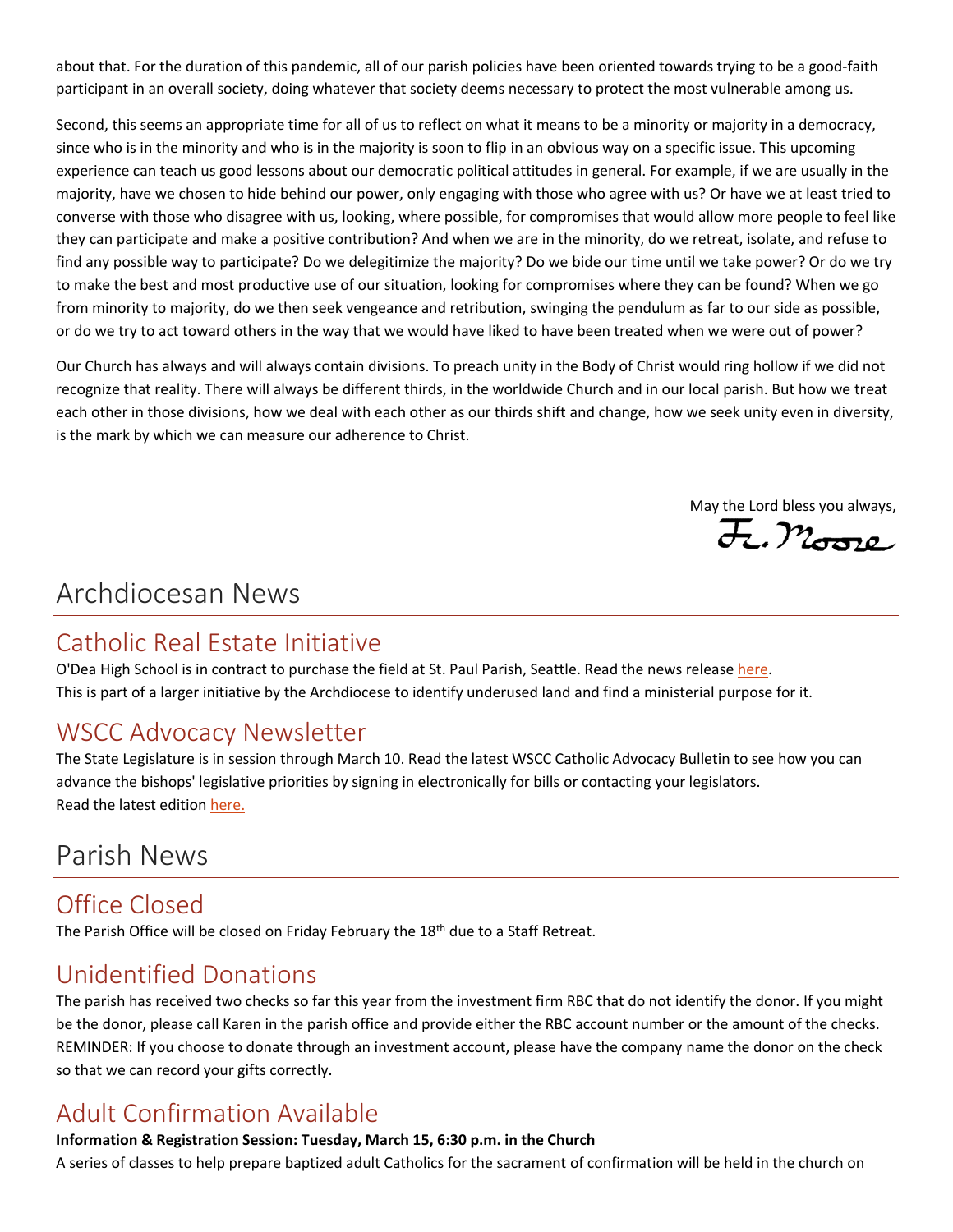Tuesdays from 6:30 – 8:00 p.m. beginning in March and continuing through May. Please contact Gina DePalma at [ginad@assumption.org](mailto:ginad@assumption.org) for details.

# School News

### Open House

**This weekend, join us for an in-person Open House on Sunday, February 13th from 2 pm to 4 pm.** Meet one of our ambassadors in the school library, take a tour, and children can participate in a scavenger hunt. The Open House is for all CURRENT and NEW families to Assumption, so bring a friend. Student work will be displayed, and teachers will be on campus to speak with families.

# Upcoming

### Events

- **Friday, Feb. 18**
	- o Parish Office Closed

### Sanctuary Lamp Candle

**This week the candle burns for: Donald Johnson**

### Intentions

- **Saturday, Feb, 12**
	- o 5:00 pm, Tyson Humphrey, RIP
- **Sunday, Feb. 13**
	- o 8:00 am, Joe Razore, Sr., RIP
	- o 10:00 am, Rafael Mendoza, RIP
	- o 12:30 pm, Pro Populo
- **Tuesday, Feb. 15**
	- o 5:30 pm, Michael Rohrkemper, RIP
- **Wednesday, Feb. 16**
	- o 7:15 am, Richard & Angela DePalma, RIP
- **Thursday, Feb. 17**
	- o 7:15 am,
	- **Friday, Feb, 18**
	- o 8:15 am,
- **Saturday, Feb, 19**
	- o 5:00 pm, Pro Populo
- **Sunday, Feb. 20**
	- o 8:00 am, Benton Rowe Kerstien, RIP
	- o 10:00 am, Bettina Velade, RIP
	- o 12:30 pm,

# In Case You Missed It

*Fr. Moore is zealous about not repeating information in the bulletin. However, a compromise has been reached for organizations requesting to be in the bulletin for more than one week. Everything in this section will always be a repeat, so if you read the bulletin every week, you can rest assured you have already seen this information.*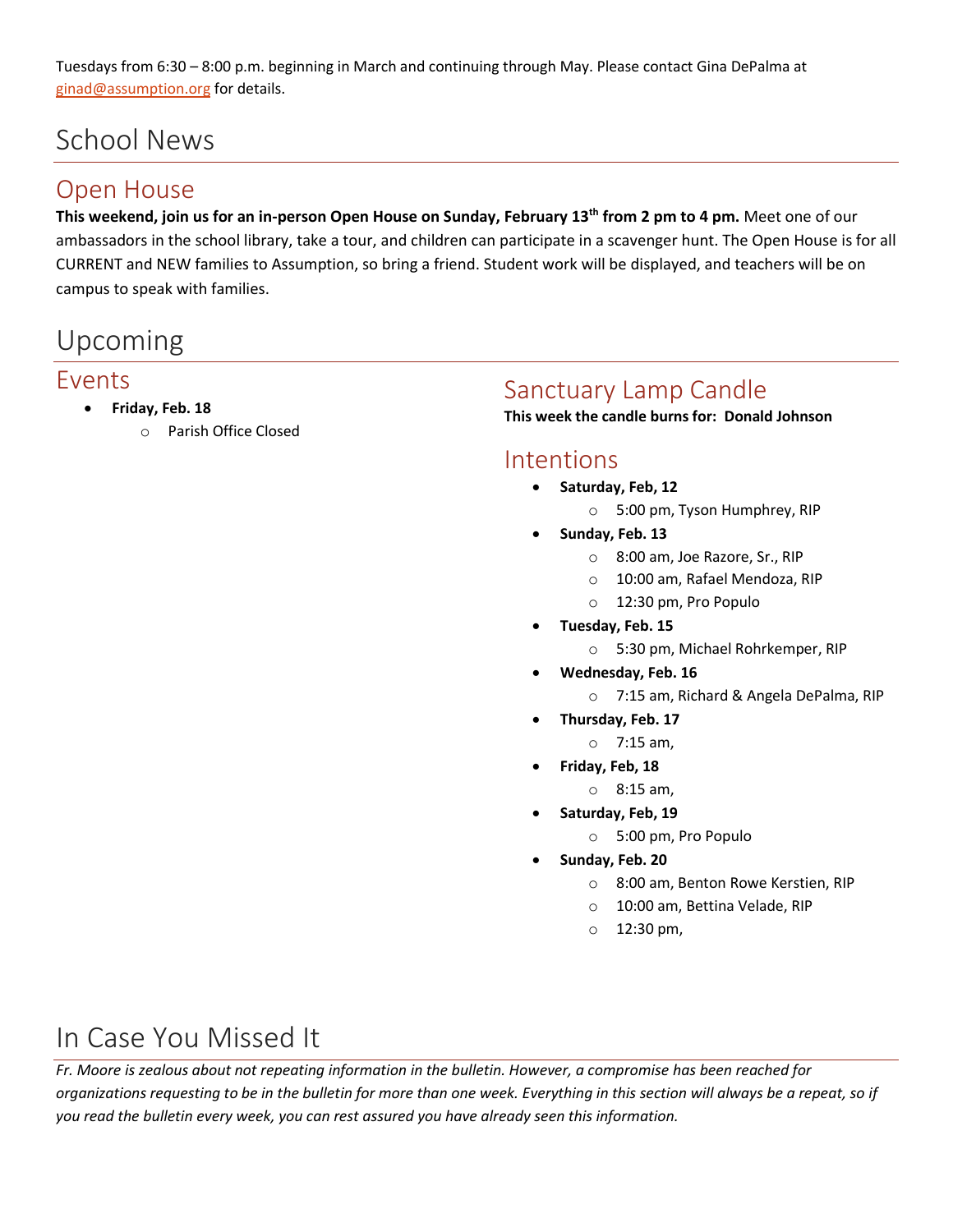## Prepares Collection

Here is the link to donate directly to the Prepares collection: [www.preparesforlife.org](http://www.preparesforlife.org/)

### Synod News

Skagit Valley Videos Spanish:<https://youtu.be/LqX07yjsNIQ> English: [https://youtu.be/0XxWY1CTcpE](https://na01.safelinks.protection.outlook.com/?url=https%3A%2F%2Fyoutu.be%2F0XxWY1CTcpE&data=04%7C01%7C%7C21b4517a64e944a27cde08d9e42afd9f%7C84df9e7fe9f640afb435aaaaaaaaaaaa%7C1%7C0%7C637791695566801075%7CUnknown%7CTWFpbGZsb3d8eyJWIjoiMC4wLjAwMDAiLCJQIjoiV2luMzIiLCJBTiI6Ik1haWwiLCJXVCI6Mn0%3D%7C3000&sdata=utrq8MaZXs7mW82I388aWfAat4Cwncf9Mpz4q%2B2yUq8%3D&reserved=0)

### Assumption Listening Sessions

We have had many great synodal listening sessions so far. We have opened more times and places for people to join us. Please invite other family members who are baptized Christians that would like to be involved.

Sign Up[: https://www.signupgenius.com/go/10c0e4bacaf2ca6ff2-synodal](https://www.signupgenius.com/go/10c0e4bacaf2ca6ff2-synodal)

Here are times that are coming up before the end of February:

- Saturday 2/12 Zoom 3-5 pm
- Tuesday 2/15 In-person 1:30-3:30 pm OR 6-9pm
- Wednesday 2/16 Zoom 7-9pm
- Friday 2/18 In-person 1:30-3:30
- Sunday 2/20 In-person filled up
- Monday 2/21 Zoom 10am-12pm
- Wednesday 2/23 In-person 6:30-8:30pm
- Saturday 2/26 Zoom 10am-12pm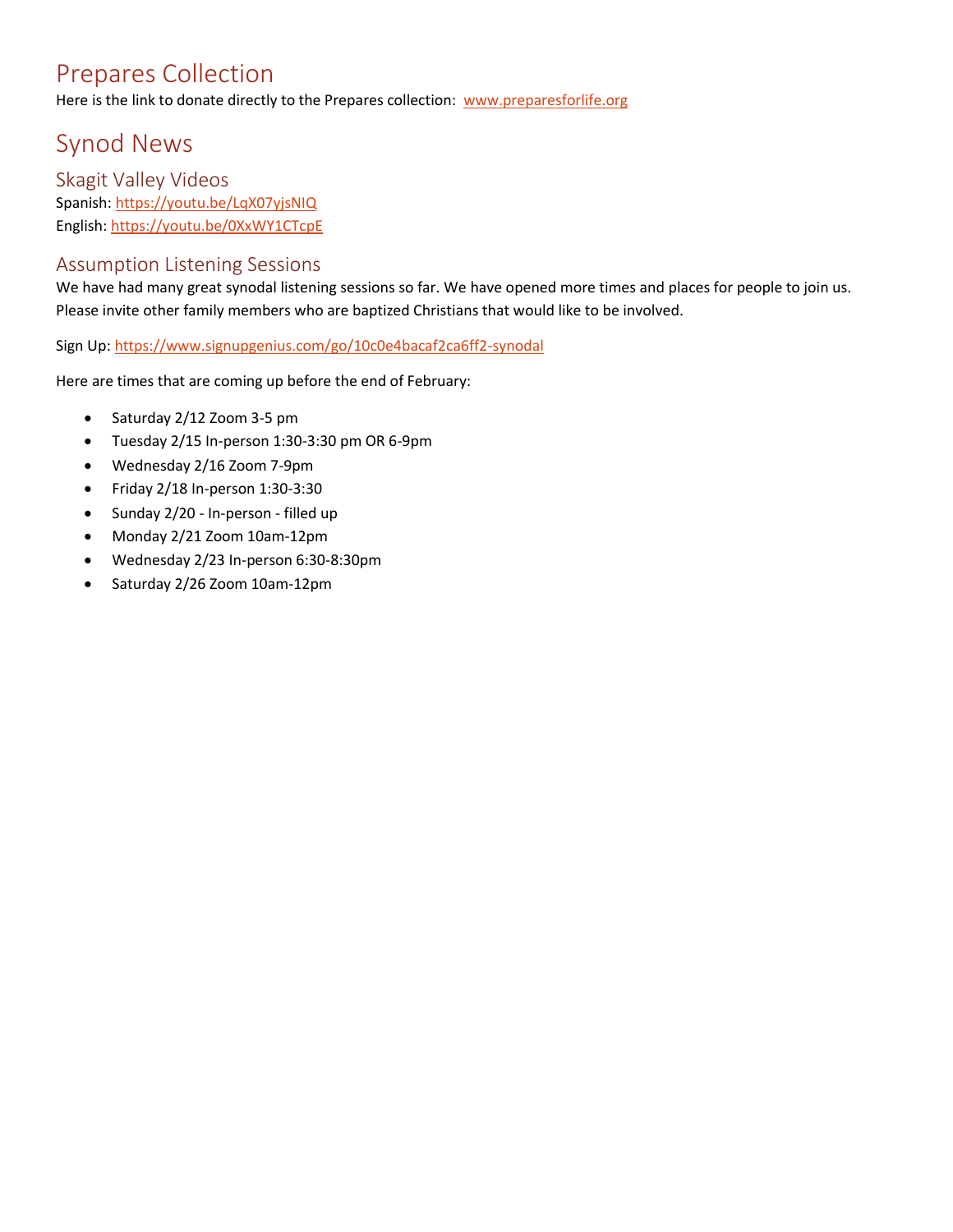# Boletín semanal

### BOLETÍN SEMANAL DE LA PARROQUIA DE LA ASUNCIÓN EN BELLINGHAM, WA 11 DE FEBRERO DE 2022

*Vayan, pues, y hagan discípulos de todas las naciones, bautizándolos en el nombre del Padre y del Hijo y del Espíritu Santo, enseñándoles a guardar todo lo que les he mandado; y ¡recuerden! Yo estoy con ustedes todos los días, hasta el fin del mundo. -Mateo 28, 19-20*

# Nota del Pastor

Cuando estaba en la escuela secundaria, ya estaba profundamente enamorada de la Iglesia Católica. También fui el presidente del grupo "Acción Limpia y Sobria" de mi escuela y un fuerte opositor del consumo de alcohol entre menores de edad. Así que cuando el fiscal general Rob McKenna fue honrado como Un Campeón de la Educación Católica por la [Fundación](https://www.fulcrumfoundation.org/_ui/img/news-files/2005-FF-Annual-Report.pdf) Fulcrum(en inglés) y luego participo en una campaña [contra el consumo de alcohol por parte de menores de edad\(](https://www.atg.wa.gov/news/news-releases/washington-attorney-general-takes-aim-drunk-driving-and-underage-drinking-radio) en inglés), me enamore de él, hasta el punto de que pasa el verano entre mi segundo y tercer año de universidad (2008) como voluntario en su oficina de campaña de reelección de AG haciendo su apoyo técnico.

Ser voluntario para una campana en todo el estado (especialmente uno menos de alto perfil que el gobernador y, por lo tanto, mucho más pequeño) es una experiencia fascinante que recomiendo para todos los estudiantes universitarios. Aprendí mucho sobre el gobierno y la política estadounidenses. Una de mis lecciones más impactantes, sin embargo, fue la regla de los tercios que los políticos usan para entender al electorado. En un ambiente político equilibrado (y Washington fue más equilibrado en 2008), alrededor de un tercio de las personas apoyan firmemente a un candidato, alrededor de un tercio están totalmente en su contra y alrededor de un tercio son potencialmente persuasibles. Desde la perspectiva de un candidato, la campana es un equilibrio entre capitalizar (a menudo literalmente) en la base que los apoya, mientras se trate de llegar y hacer conexiones con el tercio ambivalente. (Desafortunadamente con bases más grandes y polarizadas, junto con alguna esturas políticas como la primaria de los partidos que permiten victorias no mayoritarias, cada vez más políticos ahora solo tienen que apelar sus bases, y el sistema ahora recompense el extremismo).

Bueno, menciono esto porque la regla de los tercios se mantiene como una regla general en muchas áreas diferentes, y tiene un gran efecto *psicológico* en nuestra experiencia de la sociedad. Por ejemplo, considere [esta versión del cristianismo en](https://adam4d.com/death-of-christianity/)  [estados Unidos\(](https://adam4d.com/death-of-christianity/)en inglés) por el cómic evangélico Adam4d: cuando el 66% de la sociedad estadounidense se identifica como cristiana, entonces la sociedad misma se siente cristiana, pero cuando el 33% de la sociedad estadounidense se identifica como cristiana, de repente se siente muy alienante ser cristiano, incluso si, en ambos casos, solo el 33% de la sociedad alguna vez se invirtió seriamente en el cristianismo.

Y esto me lleva al cobre bocas. Esta semana, el gobernador Inslee anuncio que los mandatos de cobre bocas en interiores pronto terminaran. No puedo decir que se divida exactamente en tercios, pero puedo decir que en nuestra comunidad hay personas que argumentan muy fuertemente en contra de las cobre bocas ( y generalmente están "hechas" con COVID), personas que argumentan muy fuertemente a favor de las cobre bocas ( y todavía están bastante preocupadas por COVID), y personas que están en el medio y lo suficientemente felices como para aceptar lo que la parroquia o el gobierno está requiriendo cobre bocas y las parroquia está tratando de seguir la ley, aquellos que se oponen a las cobre bocas se sienten muy alienados y aislados, y ha sido mi responsabilidad como pastor al menos escucharlos, caminar con ellos y tratar de encontrar compromisos para acomodarlos, incluso si nuestras políticas todavía iban a ser lo que requiere el estado. Sin embargo, una vez que el mandato de la mascar desaparezca, y esa parte central de nuestra comunidad (junto con las políticas de la parroquia) ya no esté del lado del encobre bocas requerido, ahora serán las personas más preocupadas por COVID las que se sientan alienada y aisladas, y será mi trabajo caminar, escuchar y tratar de acomodar a un segmento diferente de nuestra comunidad.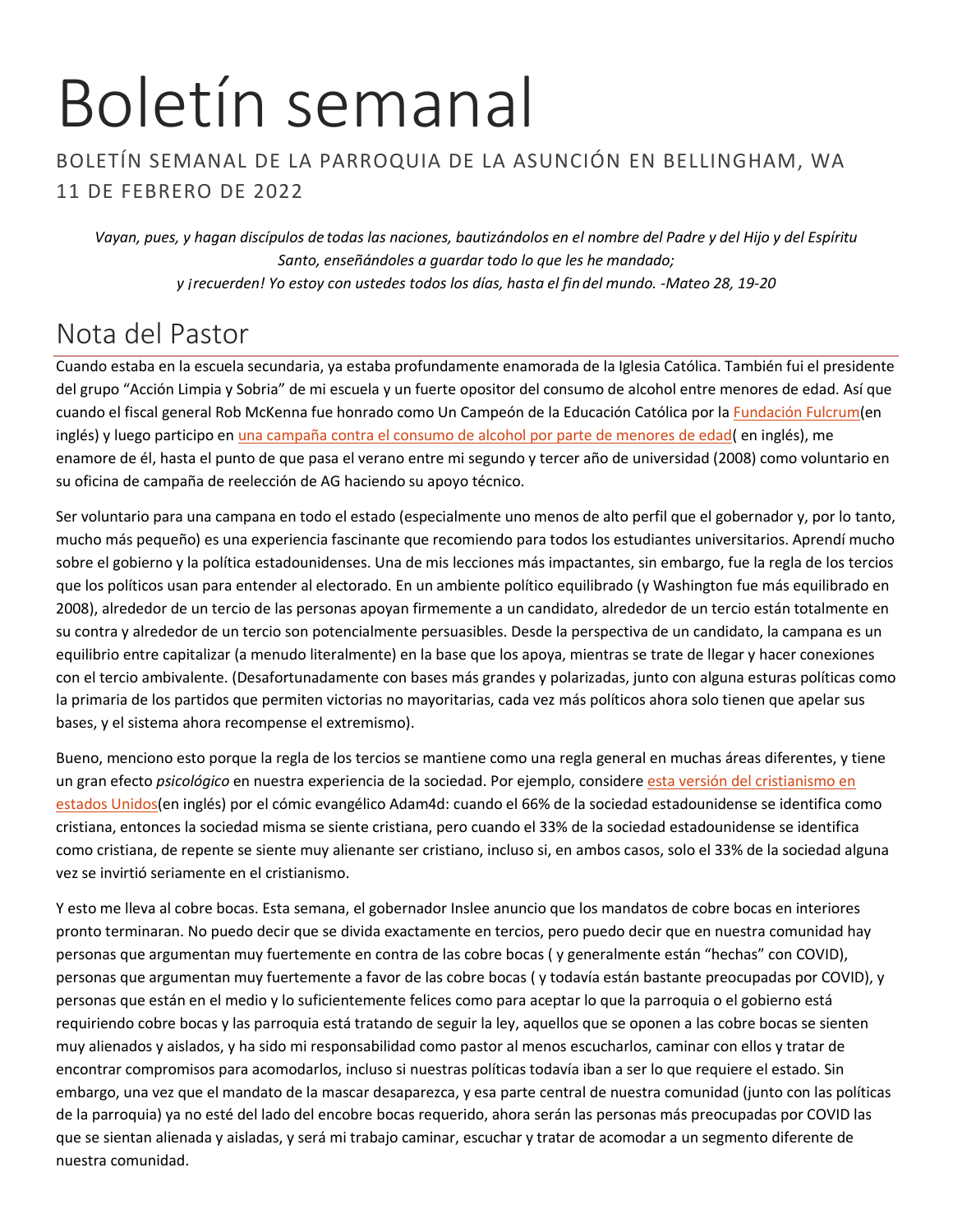Quiero señalar esto a toda nuestra atención por dos razones. Primero, debido a que el encobre bocas se ha convertido en un marcador de identidad tan extremo en los últimos meses, cada vez que llegue ese cambio opcional de cobre bocas, será muy extraño para todos nosotros. Debido a que los medios de comunicación nos han empujado a pensar de esta manera, aquellos con opiniones fuertes se verán tentados a ver la política actual y el eventual cambio como declaraciones tribales, como la parroquia tomando partido por una tribu política u otra. Pero nunca se ha tratado de eso. Durante la duración de esta pandemia, todas nuestras políticas parroquiales se han orientado a tratar de ser un participante de buena fe en una sociedad en general, haciendo lo que esa sociedad en general, haciendo lo que esa sociedad considere necesario para proteger a los más vulnerables entre nosotros.

En segundo lugar, este parece un momento apropiado para que todos reflexionemos sobre lo que significa ser una minoría o mayoría en una democracia, ya que quien está en la minoría y quien está en la mayoría prontos se volcara de una manera obvia sobre un tema específico. Esta próxima experiencia puede enserenarnos buenas lecciones sobre nuestras actitudes políticas democráticas en general. Por ejemplo, si generalmente somos mayoría, ¿hemos elegido escondernos detrás de nuestro poder, solo comprometiéndonos con aquellos que están de acuerdo con nosotros? ¿O al menos hemos tratado de conversar con aquellos que no están de acuerdo con nosotros, buscando, cuando sea posible, compromisos que permitan que más persona sientan que pueden participar y hacer una contribución positiva? Y cuando estamos en minoría, ¿nos retiramos, nos aislamos y no nos negamos a encontrar cualquier forma posible de participar? ¿Deslegitimamos a la mayoría? ¿Esperamos a nuestro tiempo hasta que tomemos el poder? ¿O tratamos de hacer el mejor y más productivo uso de nuestra situación, buscando compromisos donde se puedan encontrar? Cuando pasamos de minoría en mayoría, ¿buscamos venganza y retribución, balanceando el péndulo lo más lejos posible de nuestro lado, o tratamos de actuar hacia los demás de la manera en que nos hubiera gustado ser tratados cuando estábamos fuera del poder?

Nuestra Iglesia siempre ha contenido y siempre contendrá divisiones. Predicar la unidad en el Cuerpo de Cristo sonaría hueco si no reconociéramos esa realidad. Siempre habrá diferentes tercios, en la Iglesia mundial y en nuestra parroquia local. Pero cómo nos tratamos unos a otros en esas divisiones, cómo nos tratamos unos con otros a medida que nuestros tercios cambian y cambian, cómo buscamos la unidad incluso en la diversidad, es la marca por la cual podemos medir nuestra adhesión a Cristo.

Bendiciones en el Señor,<br><del>J</del>., Monne

## Noticias Arquidiocesanas

### Iniciativa Católica de Bienes Raíces

La Escuela Secundaria O'Dea tiene un contrato para comprar el campo en St. Paul Parish, Seattle. Lea el comunicado de prensa [aquí.](https://seattlearch.app.box.com/s/l9o8ttzypynthxv9ki62n0fa6bce5n4u)

Esto es parte de una iniciativa más amplia de la Arquidiócesis para identificar la tierra subutilizada y encontrar un propósito ministerial para ella.

### Boletín de promoción del WSCC

La Legislatura estatal estará en sesión hasta el 10 de marzo. Lea el Boletín de defensa católica más reciente del WSCC para ver cómo puede promover las prioridades legislativas de los obispos firmando electrónicamente para proyectos de ley o comunicándose con sus legisladores.

Lea la última edición [aqui.](https://www-votervoice-net.translate.goog/iframes/WSCC/newsletters/43225?_x_tr_sl=auto&_x_tr_tl=es&_x_tr_hl=en-US)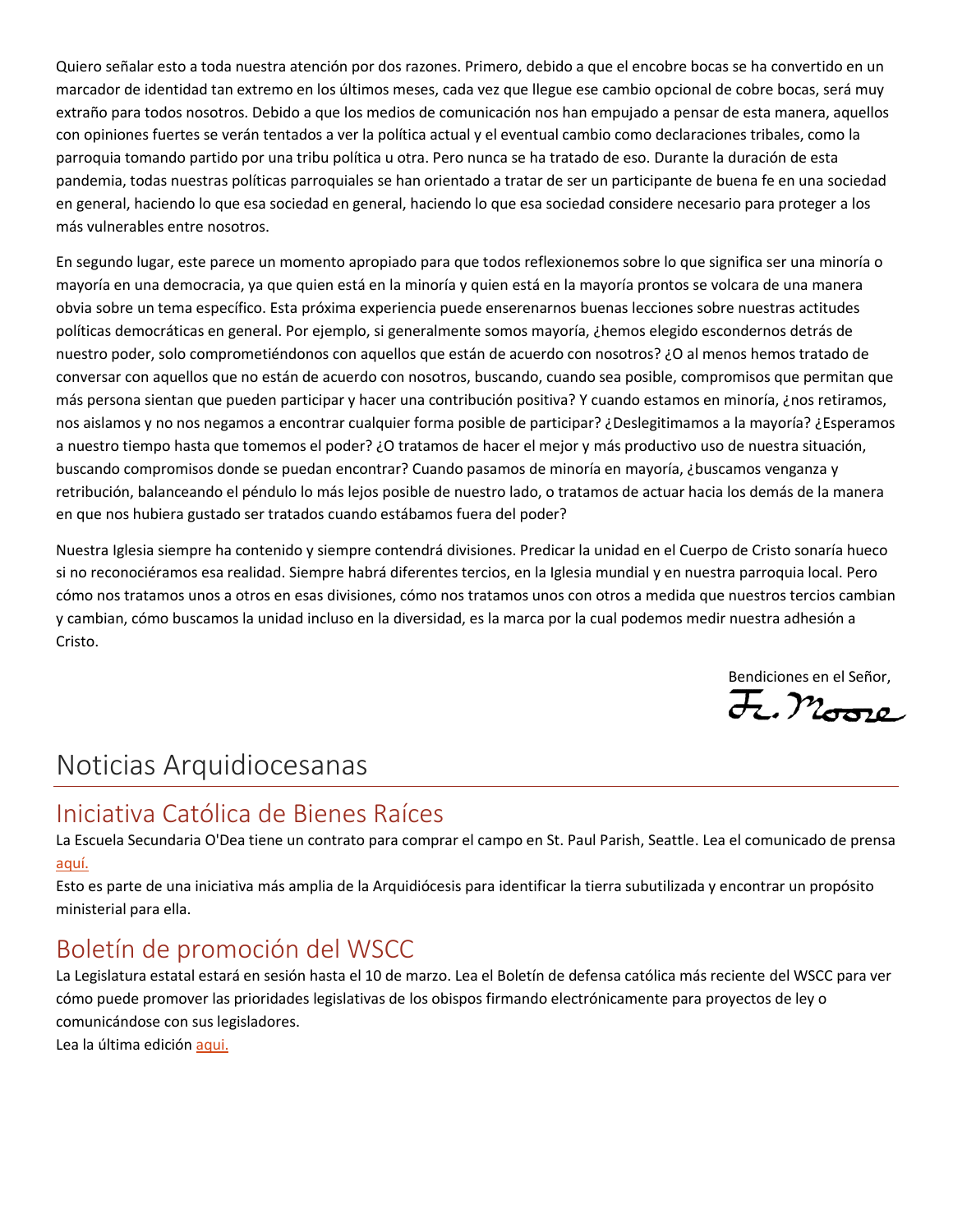### Oficina Cerrada

La Oficina Parroquial estará cerrada el viernes 18 de febrero debido a un Retiro del Personal.

### Donaciones sin identificadas

La parroquia ha recibido dos cheques en lo que va del año de la firma de inversión RBC que no identifican al donante. Si usted puede ser el dónate, llame a Karen a la oficina parroquial y proporcione el número de cuenta de RBC o el monto de los cheques. RECORDATORIO: Si elige donar a través de una cuenta de inversión, haga que la compañía nombre al donante en el cheque para que podamos registrar sus donaciones correctamente.

## Confirmación para adultos disponible en español

#### **Sesión informativa y de inscripción: Domingo 6 de marzo, 2:00 p.m. en la Iglesia**

Una serie de clases para ayudar a preparar a los católicos adultos bautizados para el sacramento de la confirmación se llevarán a cabo en la sala de conferencias del segundo piso de la Oficina Parroquial los domingos de 10:30 a.m. a 12:00 p.m. comenzando en marzo y continuando hasta mayo. Por favor, póngase en contacto con Claudia Maeda en [claudia@assumption.org](mailto:claudia@assumption.org) para obtener más información.

# Noticias de la escuela

## Open House

**Este fin de semana, únase a nosotros para una Casa Abierta en persona el domingo 13 de febrero de 2 pm a 4 pm**. Conozca a uno de nuestros embajadores en la biblioteca de la escuela, haga un recorrido y los niños pueden participar en una búsqueda del tesoro. La Casa Abierta es para todas las familias ACTUALES y NUEVAS a parroquial, así que traiga a un amigo. Se mostrar el trabajo de los estudiantes y los maestros estarna en el campus para hablar con las familias.